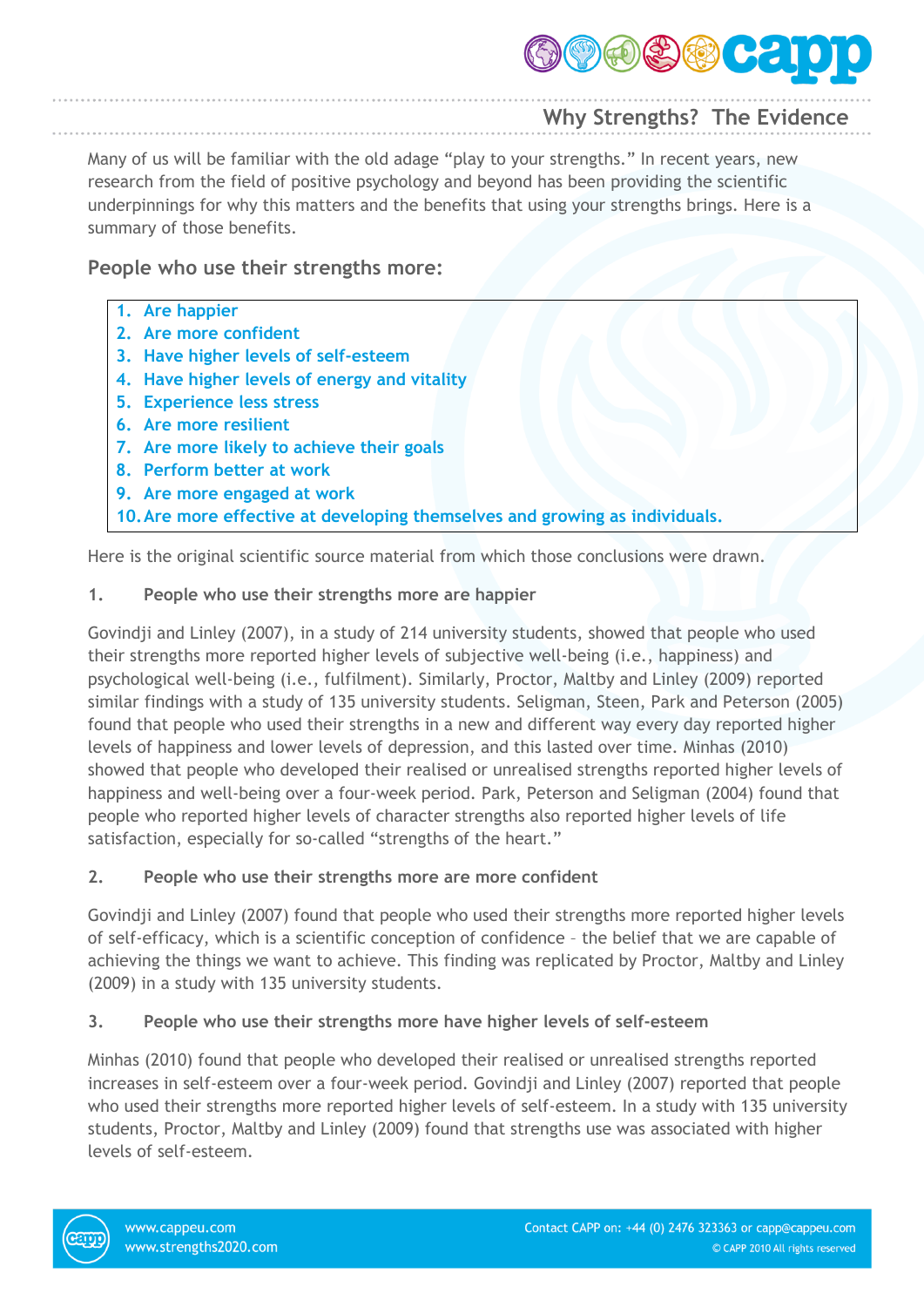## **4. People who use their strengths more have higher levels of energy and vitality**

Govindji and Linley (2007), in a study with 214 university students, found that strengths use was associated with higher levels of psychological vitality, that is, having feelings of positive energy and buzz.

## **5. People who use their strengths more experience less stress**

Over a six month time period with a community sample of 207 people, those people who used their strengths more reported lower levels of stress. This was the case at both the baseline period, where strengths use was associated with less stress, and also over the three-month and six-month follow ups, where higher strengths use predicted lower stress over time (Wood, Linley, Maltby, & Hurling, 2010).

## **6. People who use their strengths more are more resilient**

Analysis of the Ego Resiliency Scale with Realise2 shows that strengths use is associated with higher levels of resilience for fifty of the sixty Realise2 strengths (CAPP, 2010). The two highest correlations were with Resilience (as you might expect) and Adventure, which suggests that stretching yourself outside of your comfort zone can be a way to build your resilience. The ten strengths where higher strengths use was *not* significantly associated with higher resilience were Adherence, Competitive, Detail, Humour, Order, Planful, Prevention, Scribe, Time Optimiser, and Work Ethic.

# **7. People who use their strengths more are more likely to achieve their goals**

Linley, Nielsen, Wood, Gillett and Biswas-Diener (2010) showed that people who used their strengths in striving to achieve their goals were far more likely to achieve those goals. When they achieved their goals, they satisfied their psychological needs and were happier and more fulfilled as a result.

## **8. People who use their strengths more perform better at work**

In a study of 19,187 employees from 34 organisations across seven industries and 29 countries, the Corporate Leadership Council (2002) found that when managers emphasised performance strengths, performance was 36.4% higher, and when they emphasised personality strengths, performance was 21.3% higher. In contrast, emphasising weaknesses led to a 26.8% decline for performance weaknesses and a 5.5% decline for personality weaknesses. Data from our own work with Norwich Union shows that people working from their strengths perform better and stay with the company longer (Stefanyszyn, 2007).

## **9. People who use their strengths more are more engaged at work**

The opportunity to do what you do best each day, that is, using our strengths, is a core predictor of workplace engagement, which in turn is a core predictor of a range of business outcomes (Harter, Schmidt, & Hayes, 2002). Similarly, Minhas (2010) found that work engagement increased when people developed either their realised or unrealised strengths.